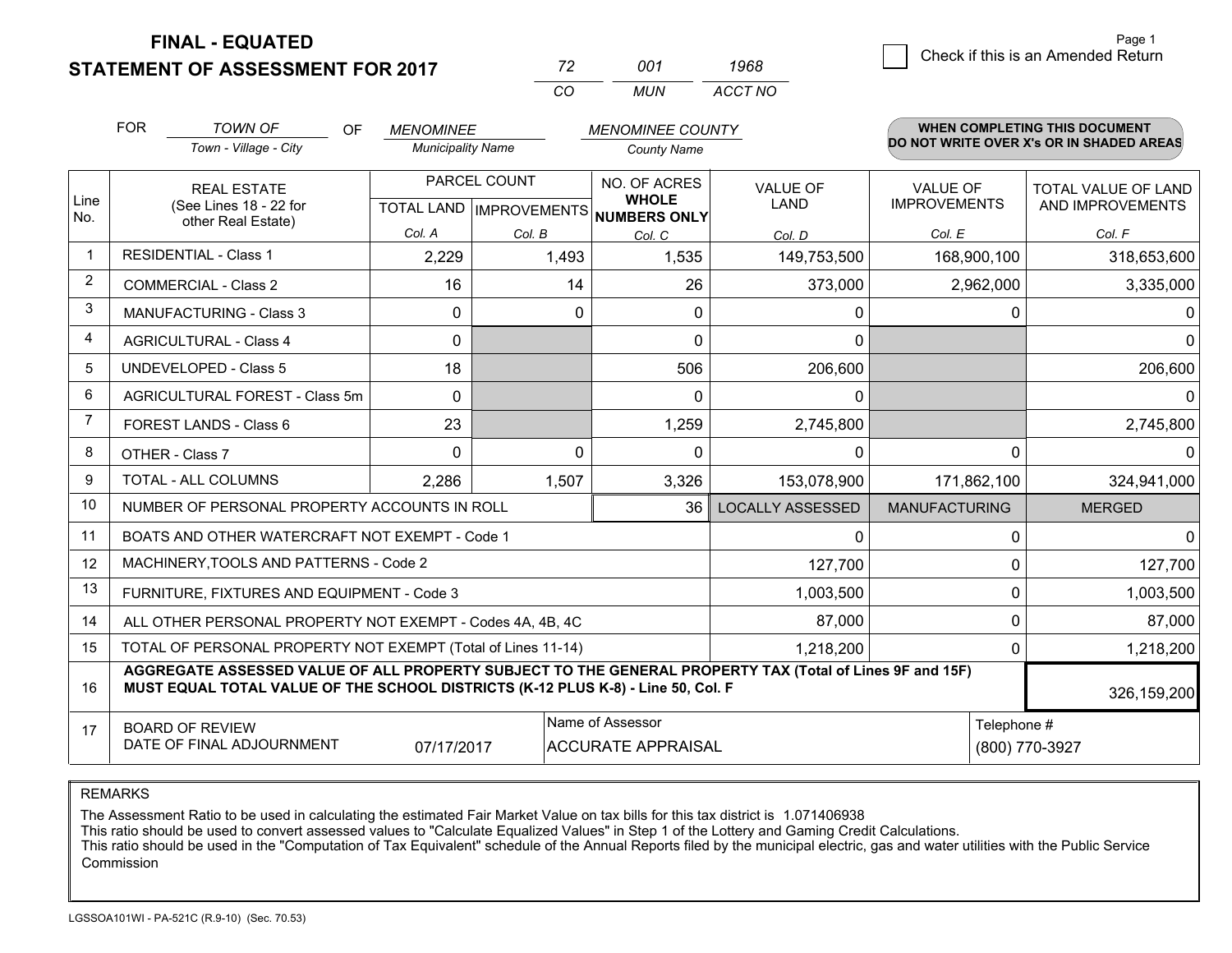# **FOREST CROP AND OTHER EXEMPT LAND**

 *YEAR CO MUN ACCT NO* <sup>2017</sup> <sup>72</sup> <sup>001</sup> <sup>1968</sup>

Do not confuse FOREST LANDS (Line 7) with FOREST CROPS (in this section) - They are **NOT** the same

|    | Private Forest Crop - Reg Class @ 10¢ per acre                                 |                                             |  |                                                    |                          | Private Forest Crop - Reg Class @ \$2.52 per acre                  |                                                               |                    |                                                                              |  |
|----|--------------------------------------------------------------------------------|---------------------------------------------|--|----------------------------------------------------|--------------------------|--------------------------------------------------------------------|---------------------------------------------------------------|--------------------|------------------------------------------------------------------------------|--|
| 18 | (a) PARCELS                                                                    | (b) ACRES                                   |  | (c) ASSESSED VALUE                                 |                          | (d) PARCELS                                                        | (e) ACRES                                                     |                    | (f) ASSESSED VALUE                                                           |  |
|    |                                                                                |                                             |  | Private Forest Crop - Special Class @ 20¢ per acre |                          |                                                                    |                                                               |                    | Entered Before 2005 Managed Forest - Ferrous Mining CLOSED @ \$8.27 per acre |  |
| 19 | (a) PARCELS                                                                    | (b) ACRES                                   |  | (c) ASSESSED VALUE                                 |                          | (d) PARCELS                                                        | (e) ACRES                                                     |                    | (f) ASSESSED VALUE                                                           |  |
|    |                                                                                | Entered Before 2005 Managed Forest - OPEN @ |  | \$.79 per acre                                     |                          |                                                                    | Entered Before 2005 Managed Forest - CLOSED @ \$1.87 per acre |                    |                                                                              |  |
|    | (a) PARCELS                                                                    | (b) ACRES                                   |  | (c) ASSESSED VALUE                                 |                          | (d) PARCELS<br>(e) ACRES                                           |                                                               |                    | (f) ASSESSED VALUE                                                           |  |
| 20 |                                                                                |                                             |  |                                                    |                          |                                                                    |                                                               |                    |                                                                              |  |
|    | Entered After 2004 Managed Forest - OPEN @<br>\$2.14 per acre                  |                                             |  |                                                    |                          | Entered After 2004 Managed Forest - CLOSED @ \$10.68 per acre      |                                                               |                    |                                                                              |  |
| 21 | (a) PARCELS                                                                    | (b) ACRES<br>(c) ASSESSED VALUE             |  |                                                    | (d) PARCELS<br>(e) ACRES |                                                                    |                                                               | (f) ASSESSED VALUE |                                                                              |  |
|    |                                                                                |                                             |  |                                                    |                          |                                                                    |                                                               |                    |                                                                              |  |
| 22 | (a) County Forest Cropland Acres                                               |                                             |  | (b) Federal Acres                                  |                          | (d) County (NOT FOREST CROP) Acres<br>(c) State Acres              |                                                               |                    | (e) Other Acres                                                              |  |
|    |                                                                                |                                             |  | 60.26                                              |                          |                                                                    | 31.44                                                         |                    |                                                                              |  |
|    | Assessed Value of Omitted Property From Prior Years (Sec. 70.44)               |                                             |  |                                                    |                          | Assessed Value of Sec. 70.43 Corrections of Errors by Assessors    |                                                               |                    |                                                                              |  |
| 23 | (a) REAL ESTATE                                                                |                                             |  | (b) PERSONAL                                       |                          | (c1) REAL ESTATE                                                   |                                                               |                    | (c2) PERSONAL                                                                |  |
|    |                                                                                |                                             |  |                                                    |                          |                                                                    |                                                               |                    |                                                                              |  |
|    | Manufacturing Equated Value of Omitted Property From Prior Years (Sec. 70.995) |                                             |  |                                                    |                          | Mfg. Equated Value of Sec.70.43 Corrections of Errors by Assessors |                                                               |                    |                                                                              |  |
|    | (d) REAL ESTATE                                                                |                                             |  | (e) PERSONAL                                       |                          | (f1) REAL ESTATE                                                   |                                                               |                    | (f2) PERSONAL                                                                |  |
|    |                                                                                |                                             |  |                                                    |                          |                                                                    |                                                               |                    |                                                                              |  |

## **SPECIAL DISTRICTS**

| Line<br>No. | Enter 6-digit<br><b>Special District</b><br>Code (Col. A) | <b>Account</b><br><b>Number</b><br>(Col. B) | <b>Special District Name</b><br>(Col. C) | <b>Locally Assessed Value</b><br>of Real Estate and<br>Personal Property (Col. D) | Mfg Value of Real Estate<br>and Personal Property<br>(Col. E) | <b>Merged Value of</b><br><b>Real Estate and</b><br>Personal Property (Col. F) |
|-------------|-----------------------------------------------------------|---------------------------------------------|------------------------------------------|-----------------------------------------------------------------------------------|---------------------------------------------------------------|--------------------------------------------------------------------------------|
| 24          | 728020                                                    | 0506                                        | LEGEND LAKE PRO & REHAB DISTRICT         | 266,102,300                                                                       |                                                               | 266,102,300                                                                    |
| 25          |                                                           |                                             |                                          |                                                                                   |                                                               |                                                                                |
| 26          |                                                           |                                             |                                          |                                                                                   |                                                               |                                                                                |
| 27          |                                                           |                                             |                                          |                                                                                   |                                                               |                                                                                |
| 28          |                                                           |                                             |                                          |                                                                                   |                                                               |                                                                                |
| 29          |                                                           |                                             |                                          |                                                                                   |                                                               |                                                                                |
| 30          |                                                           |                                             |                                          |                                                                                   |                                                               |                                                                                |
| 31          |                                                           |                                             |                                          |                                                                                   |                                                               |                                                                                |
| 32          |                                                           |                                             |                                          |                                                                                   |                                                               |                                                                                |
| 33          |                                                           |                                             |                                          |                                                                                   |                                                               |                                                                                |
| 34          |                                                           |                                             |                                          |                                                                                   |                                                               |                                                                                |
| 35          |                                                           |                                             |                                          |                                                                                   |                                                               |                                                                                |

LGSSOA101WI-PA - 521C (R. 9-10) (Sec. 70.53)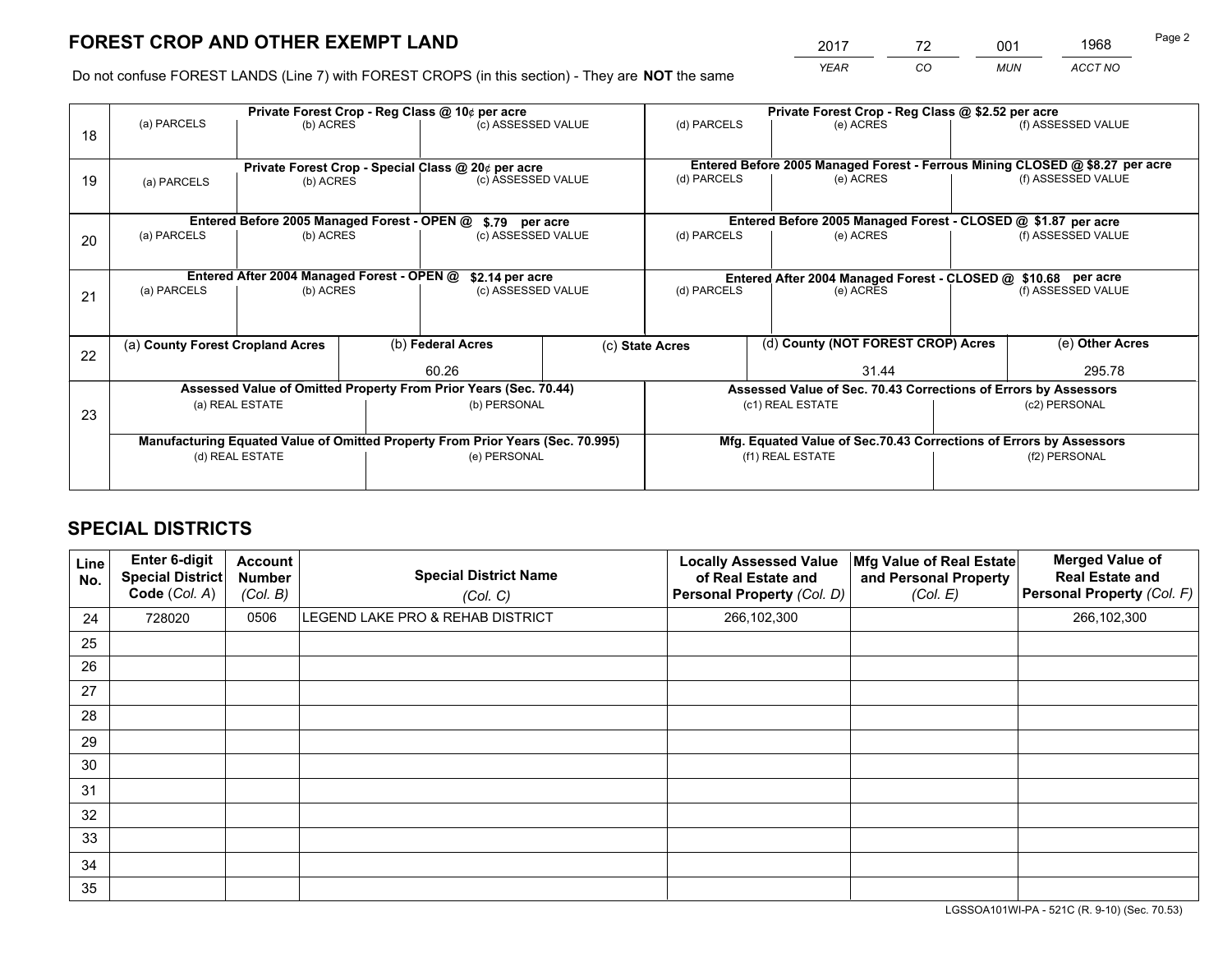|                       |                                                          |                                             |                                                         | <b>YEAR</b>                                                                       | CO<br><b>MUN</b>                                              | ACCT NO                                                                        |
|-----------------------|----------------------------------------------------------|---------------------------------------------|---------------------------------------------------------|-----------------------------------------------------------------------------------|---------------------------------------------------------------|--------------------------------------------------------------------------------|
| Line<br>No.           | Enter 6-digit<br><b>School District</b><br>Code (Col. A) | <b>Account</b><br><b>Number</b><br>(Col. B) | <b>School District Name</b><br>(Col. C)                 | <b>Locally Assessed Value</b><br>of Real Estate and<br>Personal Property (Col. D) | Mfg Value of Real Estate<br>and Personal Property<br>(Col. E) | <b>Merged Value of</b><br><b>Real Estate and</b><br>Personal Property (Col. F) |
|                       | A. SCHOOL DISTRICTS (K-8 and K-12)                       |                                             |                                                         |                                                                                   |                                                               |                                                                                |
| 36                    | 723434                                                   | 0443                                        | SCH D OF MENOMINEE INDIAN                               | 326,159,200                                                                       |                                                               | 326,159,200                                                                    |
| 37                    |                                                          |                                             |                                                         |                                                                                   |                                                               |                                                                                |
| 38                    |                                                          |                                             |                                                         |                                                                                   |                                                               |                                                                                |
| 39                    |                                                          |                                             |                                                         |                                                                                   |                                                               |                                                                                |
| 40                    |                                                          |                                             |                                                         |                                                                                   |                                                               |                                                                                |
| 41                    |                                                          |                                             |                                                         |                                                                                   |                                                               |                                                                                |
| 42                    |                                                          |                                             |                                                         |                                                                                   |                                                               |                                                                                |
| 43                    |                                                          |                                             |                                                         |                                                                                   |                                                               |                                                                                |
| 44                    |                                                          |                                             |                                                         |                                                                                   |                                                               |                                                                                |
| 45<br>$\overline{46}$ |                                                          |                                             |                                                         |                                                                                   |                                                               |                                                                                |
|                       |                                                          |                                             |                                                         |                                                                                   |                                                               |                                                                                |
| 47<br>48              |                                                          |                                             |                                                         |                                                                                   |                                                               |                                                                                |
| 49                    |                                                          |                                             |                                                         |                                                                                   |                                                               |                                                                                |
| 50                    |                                                          |                                             | TOTAL ASSESSED VALUE OF SCHOOL DISTRICTS (K-8 and K-12) | 326,159,200                                                                       |                                                               | 326,159,200                                                                    |
|                       | <b>B.</b><br><b>UNION HIGH SCHOOL DISTRICTS</b>          |                                             |                                                         |                                                                                   |                                                               |                                                                                |
| 51                    |                                                          |                                             |                                                         |                                                                                   |                                                               |                                                                                |
| 52                    |                                                          |                                             |                                                         |                                                                                   |                                                               |                                                                                |
| 53                    |                                                          |                                             |                                                         |                                                                                   |                                                               |                                                                                |
| 54                    |                                                          |                                             |                                                         |                                                                                   |                                                               |                                                                                |
| 55                    |                                                          |                                             | TOTAL ASSESSED VALUE OF UNION HIGH SCHOOLS              |                                                                                   |                                                               |                                                                                |
|                       | C. TECHNICAL COLLEGE DISTRICTS                           |                                             |                                                         |                                                                                   |                                                               |                                                                                |
| 56                    | 001500                                                   | 0014                                        | NORTH CENTRAL TECHNICAL COLLEGE<br><b>WAUS</b>          | 326,159,200                                                                       |                                                               | 326,159,200                                                                    |
| 57                    |                                                          |                                             |                                                         |                                                                                   |                                                               |                                                                                |
| 58                    |                                                          |                                             |                                                         |                                                                                   |                                                               |                                                                                |
| 59                    |                                                          |                                             | TOTAL ASSESSED VALUE OF TECHNICAL COLLEGES              | 326,159,200                                                                       |                                                               | 326,159,200                                                                    |

2017

72

001

## *I hereby certify, to the best of my knowledge and belief, this form is complete and correct.*

**SCHOOL DISTRICTS**

| Print name of preparer | Title                    |                | Date (MM / DD / CCYY) |
|------------------------|--------------------------|----------------|-----------------------|
|                        |                          |                |                       |
| Signature of preparer  | Contact Telephone Number | E-mail address |                       |
|                        | $\overline{\phantom{0}}$ |                |                       |

1968